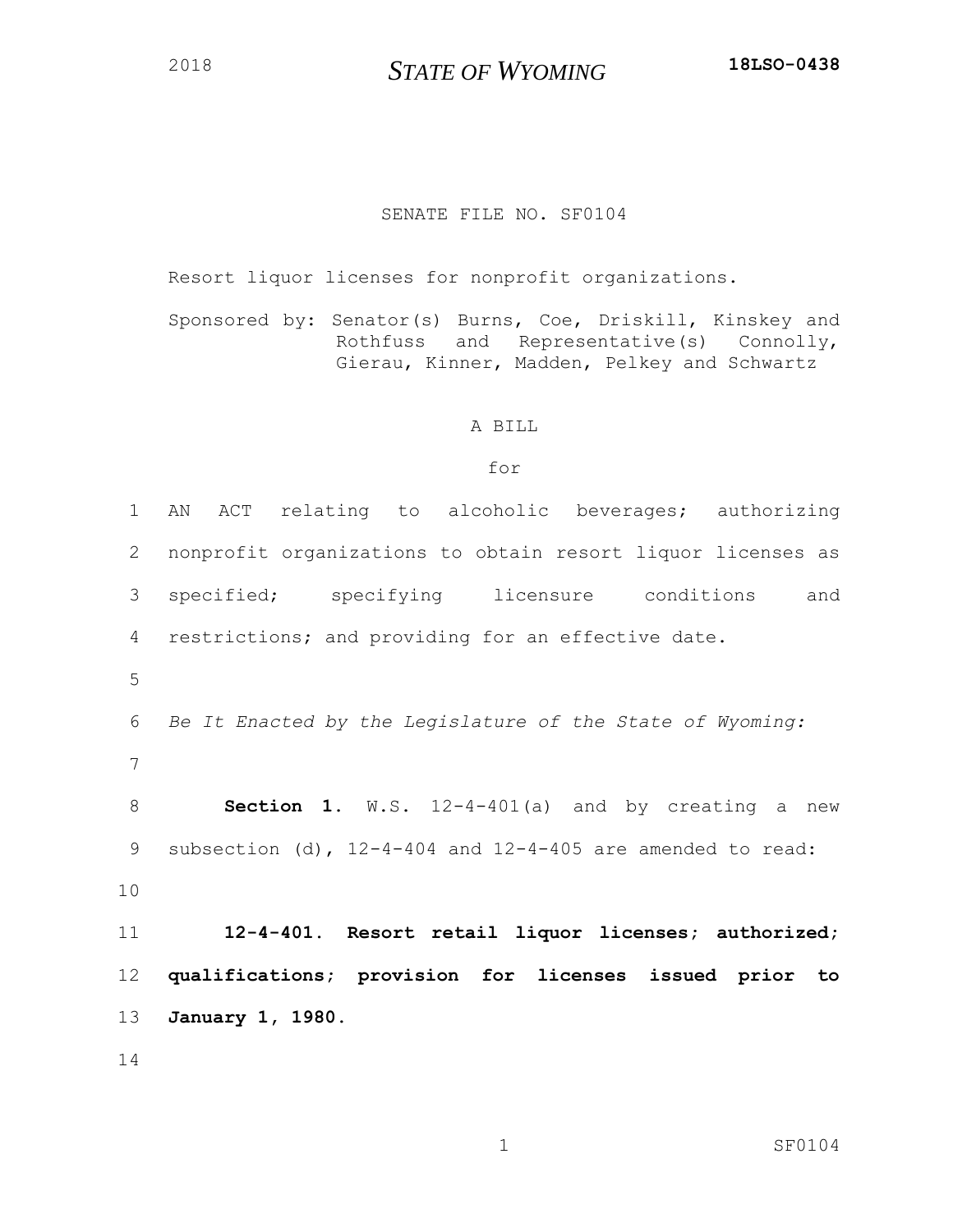| $\mathbf 1$    | (a) The appropriate licensing authority in a county,                   |
|----------------|------------------------------------------------------------------------|
| $\mathbf{2}$   | city or town may issue resort retail liquor licenses to                |
| 3              | applicants who are owners or lessees of a resort complex               |
| 4              | where the resort complex satisfies the requirements of                 |
| 5              | subsection (b) of this section and to applicants who are               |
| 6              | nonprofit organizations that satisfy the requirements of               |
| $\overline{7}$ | subsection (d) of this section.                                        |
| $\,8\,$        |                                                                        |
| $\mathsf 9$    | (d)<br>To qualify for a resort liquor license, the                     |
| 10             | appropriate licensing authority shall require a nonprofit              |
| 11             | organization to:                                                       |
| 12             |                                                                        |
| 13             | (i) Describe the dedicated location where it                           |
| 14             | will sell alcoholic or malt beverages;                                 |
| 15             |                                                                        |
| 16             | (ii) Demonstrate that its purpose is fraternal,                        |
| 17             | charitable, religious or public service;                               |
| 18             |                                                                        |
| 19             | Demonstrate that it is exempt from federal<br>(iii)                    |
| 20             | section $501(c)$ of<br>income<br>tax pursuant<br>the<br>Internal<br>to |
| 21             | Revenue Code.                                                          |

SF0104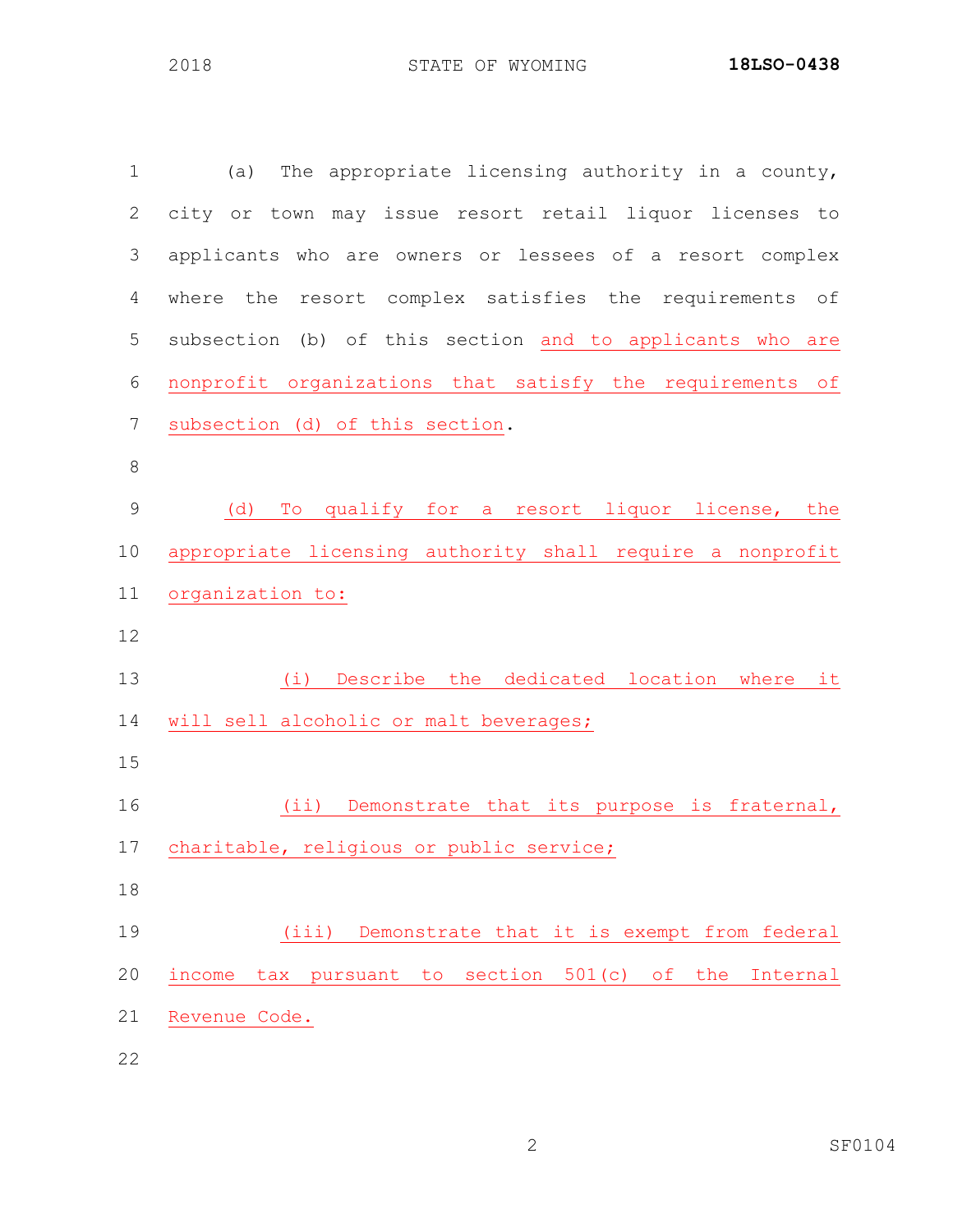**12-4-404. Sale of beverages for off-premises consumption prohibited; exception.**

 (a) Except as otherwise provided in subsection (b) of this section, resort liquor licensees shall not sell alcoholic or malt beverages for consumption off the premises owned or leased by the licensee, except pursuant to a catering permit. The dispensing of alcoholic or malt beverages licensed to be sold hereunder shall be controlled by W.S. 12-5-201 and if a catering permit has been issued by W.S. 12-4-502(b).

 (b) Resort liquor licensees licensed that are nonprofit organizations may permit closed container items sold at an auction for the benefit of a nonprofit organization to be taken off of the licensee's premises.

## **12-4-405. Annual fee.**

 The annual fee for a resort liquor license shall be not less than five hundred dollars (\$500.00) nor more than three thousand dollars (\$3,000.00), except that the annual fee for a resort liquor license issued to a nonprofit